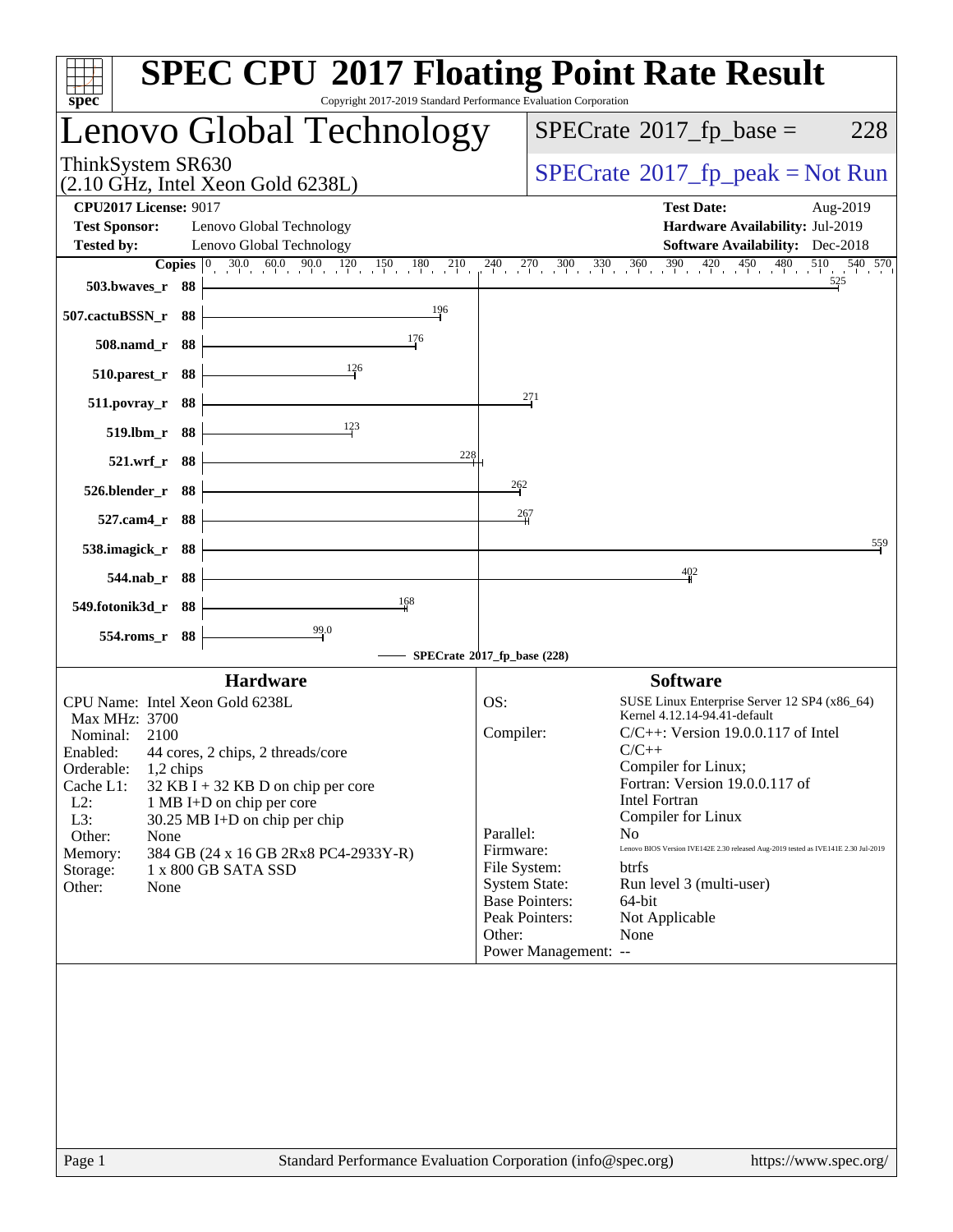

#### **[SPEC CPU](http://www.spec.org/auto/cpu2017/Docs/result-fields.html#SPECCPU2017FloatingPointRateResult)[2017 Floating Point Rate Result](http://www.spec.org/auto/cpu2017/Docs/result-fields.html#SPECCPU2017FloatingPointRateResult)** Copyright 2017-2019 Standard Performance Evaluation Corporation

# Lenovo Global Technology

(2.10 GHz, Intel Xeon Gold 6238L)

 $SPECTate@2017_fp\_base = 228$ 

## $SPECTate@2017_fp\_peak = Not Run$

**[Test Sponsor:](http://www.spec.org/auto/cpu2017/Docs/result-fields.html#TestSponsor)** Lenovo Global Technology **[Hardware Availability:](http://www.spec.org/auto/cpu2017/Docs/result-fields.html#HardwareAvailability)** Jul-2019 **[Tested by:](http://www.spec.org/auto/cpu2017/Docs/result-fields.html#Testedby)** Lenovo Global Technology **[Software Availability:](http://www.spec.org/auto/cpu2017/Docs/result-fields.html#SoftwareAvailability)** Dec-2018

**[CPU2017 License:](http://www.spec.org/auto/cpu2017/Docs/result-fields.html#CPU2017License)** 9017 **[Test Date:](http://www.spec.org/auto/cpu2017/Docs/result-fields.html#TestDate)** Aug-2019

#### **[Results Table](http://www.spec.org/auto/cpu2017/Docs/result-fields.html#ResultsTable)**

|                                        | <b>Base</b>   |                |                |                |            |                |            |               | <b>Peak</b>    |              |                |              |                |              |
|----------------------------------------|---------------|----------------|----------------|----------------|------------|----------------|------------|---------------|----------------|--------------|----------------|--------------|----------------|--------------|
| <b>Benchmark</b>                       | <b>Copies</b> | <b>Seconds</b> | Ratio          | <b>Seconds</b> | Ratio      | <b>Seconds</b> | Ratio      | <b>Copies</b> | <b>Seconds</b> | <b>Ratio</b> | <b>Seconds</b> | <b>Ratio</b> | <b>Seconds</b> | <b>Ratio</b> |
| 503.bwaves_r                           | 88            | 1681           | 525            | 1682           | 525        | 1682           | 525        |               |                |              |                |              |                |              |
| 507.cactuBSSN r                        | 88            | 568            | 196            | 568            | <u>196</u> | 569            | 196        |               |                |              |                |              |                |              |
| $508$ .namd $r$                        | 88            | 475            | 176            | 475            | 176        | 476            | 176        |               |                |              |                |              |                |              |
| 510.parest_r                           | 88            | 1826           | 126            | 1840           | 125        | 1834           | <b>126</b> |               |                |              |                |              |                |              |
| 511.povray_r                           | 88            | 758            | 271            | 757            | 271        | 759            | 271        |               |                |              |                |              |                |              |
| 519.lbm r                              | 88            | 754            | 123            | 754            | 123        | 754            | 123        |               |                |              |                |              |                |              |
| $521$ .wrf $r$                         | 88            | 853            | 231            | 866            | 228        | 883            | 223        |               |                |              |                |              |                |              |
| 526.blender r                          | 88            | 513            | 261            | 512            | <u>262</u> | 511            | 262        |               |                |              |                |              |                |              |
| $527$ .cam $4r$                        | 88            | 572            | 269            | 578            | 266        | 577            | 267        |               |                |              |                |              |                |              |
| 538.imagick_r                          | 88            | 391            | 560            | 391            | 559        | 391            | 559        |               |                |              |                |              |                |              |
| $544$ .nab r                           | 88            | 368            | 402            | 367            | 403        | 369            | 401        |               |                |              |                |              |                |              |
| 549.fotonik3d r                        | 88            | 2037           | 168            | 2036           | 168        | 2057           | 167        |               |                |              |                |              |                |              |
| $554$ .roms_r                          | 88            | 1412           | 99.0           | 1406           | 99.4       | 1415           | 98.9       |               |                |              |                |              |                |              |
| $SPECrate$ <sup>®</sup> 2017_fp_base = |               |                | 228            |                |            |                |            |               |                |              |                |              |                |              |
| $SPECrate^{\circ}2017$ fp peak =       |               |                | <b>Not Run</b> |                |            |                |            |               |                |              |                |              |                |              |

Results appear in the [order in which they were run.](http://www.spec.org/auto/cpu2017/Docs/result-fields.html#RunOrder) Bold underlined text [indicates a median measurement.](http://www.spec.org/auto/cpu2017/Docs/result-fields.html#Median)

### **[Submit Notes](http://www.spec.org/auto/cpu2017/Docs/result-fields.html#SubmitNotes)**

 The numactl mechanism was used to bind copies to processors. The config file option 'submit' was used to generate numactl commands to bind each copy to a specific processor. For details, please see the config file.

## **[Operating System Notes](http://www.spec.org/auto/cpu2017/Docs/result-fields.html#OperatingSystemNotes)**

Stack size set to unlimited using "ulimit -s unlimited"

## **[General Notes](http://www.spec.org/auto/cpu2017/Docs/result-fields.html#GeneralNotes)**

Environment variables set by runcpu before the start of the run: LD\_LIBRARY\_PATH = "/home/cpu2017-1.0.5-ic19/lib/intel64"

 Binaries compiled on a system with 1x Intel Core i9-799X CPU + 32GB RAM memory using Redhat Enterprise Linux 7.5 Transparent Huge Pages enabled by default Prior to runcpu invocation Filesystem page cache synced and cleared with: sync; echo 3> /proc/sys/vm/drop\_caches runcpu command invoked through numactl i.e.: numactl --interleave=all runcpu <etc> NA: The test sponsor attests, as of date of publication, that CVE-2017-5754 (Meltdown) is mitigated in the system as tested and documented.

**(Continued on next page)**

| Page 2 | Standard Performance Evaluation Corporation (info@spec.org) | https://www.spec.org/ |
|--------|-------------------------------------------------------------|-----------------------|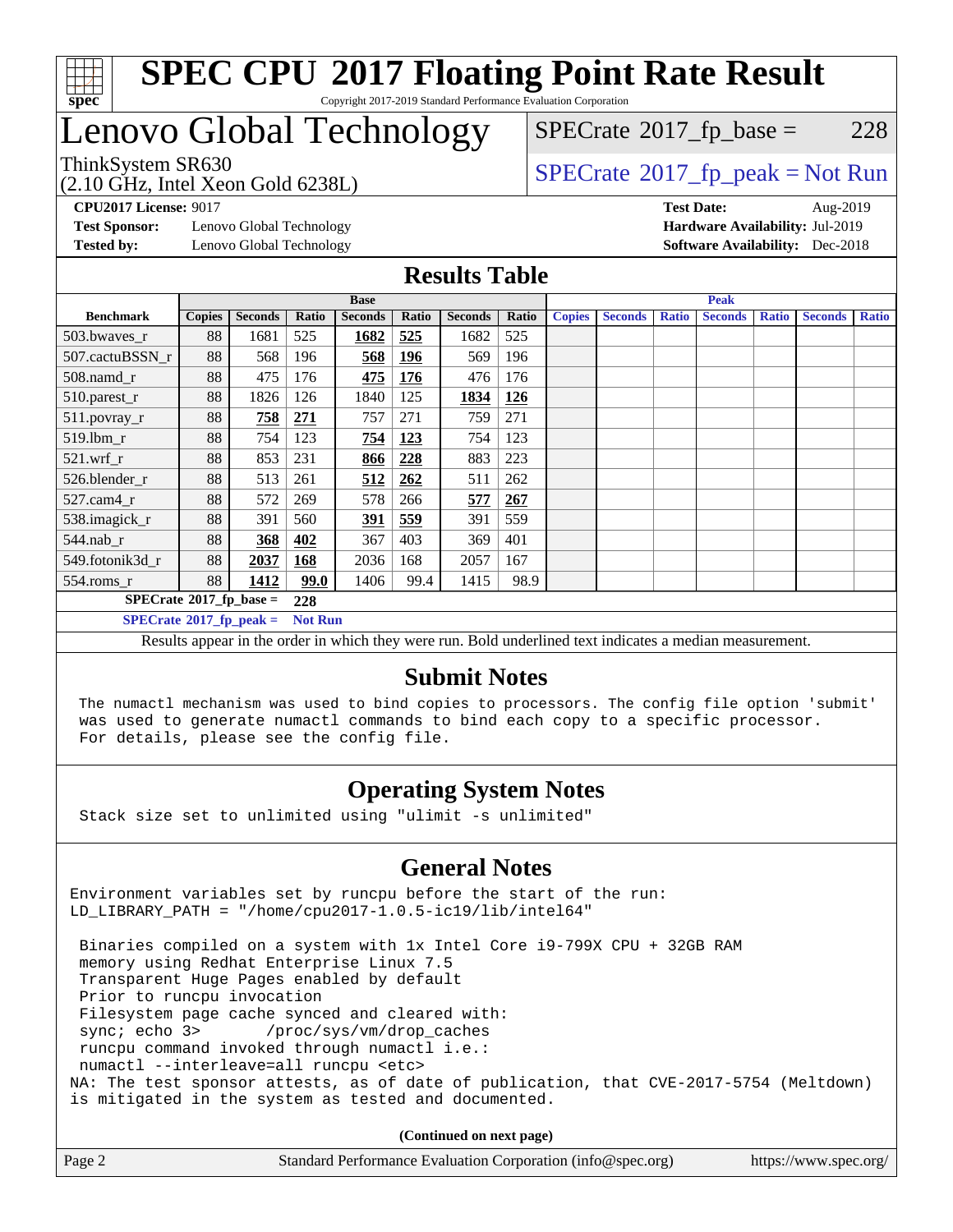

# **[SPEC CPU](http://www.spec.org/auto/cpu2017/Docs/result-fields.html#SPECCPU2017FloatingPointRateResult)[2017 Floating Point Rate Result](http://www.spec.org/auto/cpu2017/Docs/result-fields.html#SPECCPU2017FloatingPointRateResult)**

Copyright 2017-2019 Standard Performance Evaluation Corporation

# Lenovo Global Technology

 $SPECTate@2017_fp\_base = 228$ 

(2.10 GHz, Intel Xeon Gold 6238L)

ThinkSystem SR630<br>  $SPECTR = Not Run 2017$  [SPECrate](http://www.spec.org/auto/cpu2017/Docs/result-fields.html#SPECrate2017fppeak)®[2017\\_fp\\_peak = N](http://www.spec.org/auto/cpu2017/Docs/result-fields.html#SPECrate2017fppeak)ot Run

**[Test Sponsor:](http://www.spec.org/auto/cpu2017/Docs/result-fields.html#TestSponsor)** Lenovo Global Technology **[Hardware Availability:](http://www.spec.org/auto/cpu2017/Docs/result-fields.html#HardwareAvailability)** Jul-2019 **[Tested by:](http://www.spec.org/auto/cpu2017/Docs/result-fields.html#Testedby)** Lenovo Global Technology **[Software Availability:](http://www.spec.org/auto/cpu2017/Docs/result-fields.html#SoftwareAvailability)** Dec-2018

**[CPU2017 License:](http://www.spec.org/auto/cpu2017/Docs/result-fields.html#CPU2017License)** 9017 **[Test Date:](http://www.spec.org/auto/cpu2017/Docs/result-fields.html#TestDate)** Aug-2019

### **[General Notes \(Continued\)](http://www.spec.org/auto/cpu2017/Docs/result-fields.html#GeneralNotes)**

Yes: The test sponsor attests, as of date of publication, that CVE-2017-5753 (Spectre variant 1) is mitigated in the system as tested and documented. Yes: The test sponsor attests, as of date of publication, that CVE-2017-5715 (Spectre variant 2) is mitigated in the system as tested and documented. Yes: The test sponsor attests, as of date of publication, that CVE-2018-3640 (Spectre variant 3a) is mitigated in the system as tested and documented. Yes: The test sponsor attests, as of date of publication, that CVE-2018-3639 (Spectre variant 4) is mitigated in the system as tested and documented.

## **[Platform Notes](http://www.spec.org/auto/cpu2017/Docs/result-fields.html#PlatformNotes)**

Page 3 Standard Performance Evaluation Corporation [\(info@spec.org\)](mailto:info@spec.org) <https://www.spec.org/> BIOS configuration: Choose Operating Mode set to Maximum Performance Choose Operating Mode set to Custom Mode C-states set to Legacy SNC set to Enable DCU Streamer Prefetcher set to Disable Trusted Execution Technology set to Enable Stale AtoS set to Enable LLC dead line alloc set to Disable Patrol Scrub set to Disable Sysinfo program /home/cpu2017-1.0.5-ic19/bin/sysinfo Rev: r5974 of 2018-05-19 9bcde8f2999c33d61f64985e45859ea9 running on linux-ptrp Thu Aug 8 00:36:28 2019 SUT (System Under Test) info as seen by some common utilities. For more information on this section, see <https://www.spec.org/cpu2017/Docs/config.html#sysinfo> From /proc/cpuinfo model name : Intel(R) Xeon(R) Gold 6238L CPU @ 2.10GHz 2 "physical id"s (chips) 88 "processors" cores, siblings (Caution: counting these is hw and system dependent. The following excerpts from /proc/cpuinfo might not be reliable. Use with caution.) cpu cores : 22 siblings : 44 physical 0: cores 0 1 2 3 4 5 8 9 10 11 12 16 17 18 19 20 21 24 25 26 27 28 physical 1: cores 0 1 2 3 4 5 8 9 10 11 12 16 17 18 19 20 21 24 25 26 27 28 From lscpu: Architecture: x86\_64 CPU op-mode(s): 32-bit, 64-bit Byte Order: Little Endian  $CPU(s):$  88 On-line CPU(s) list: 0-87 **(Continued on next page)**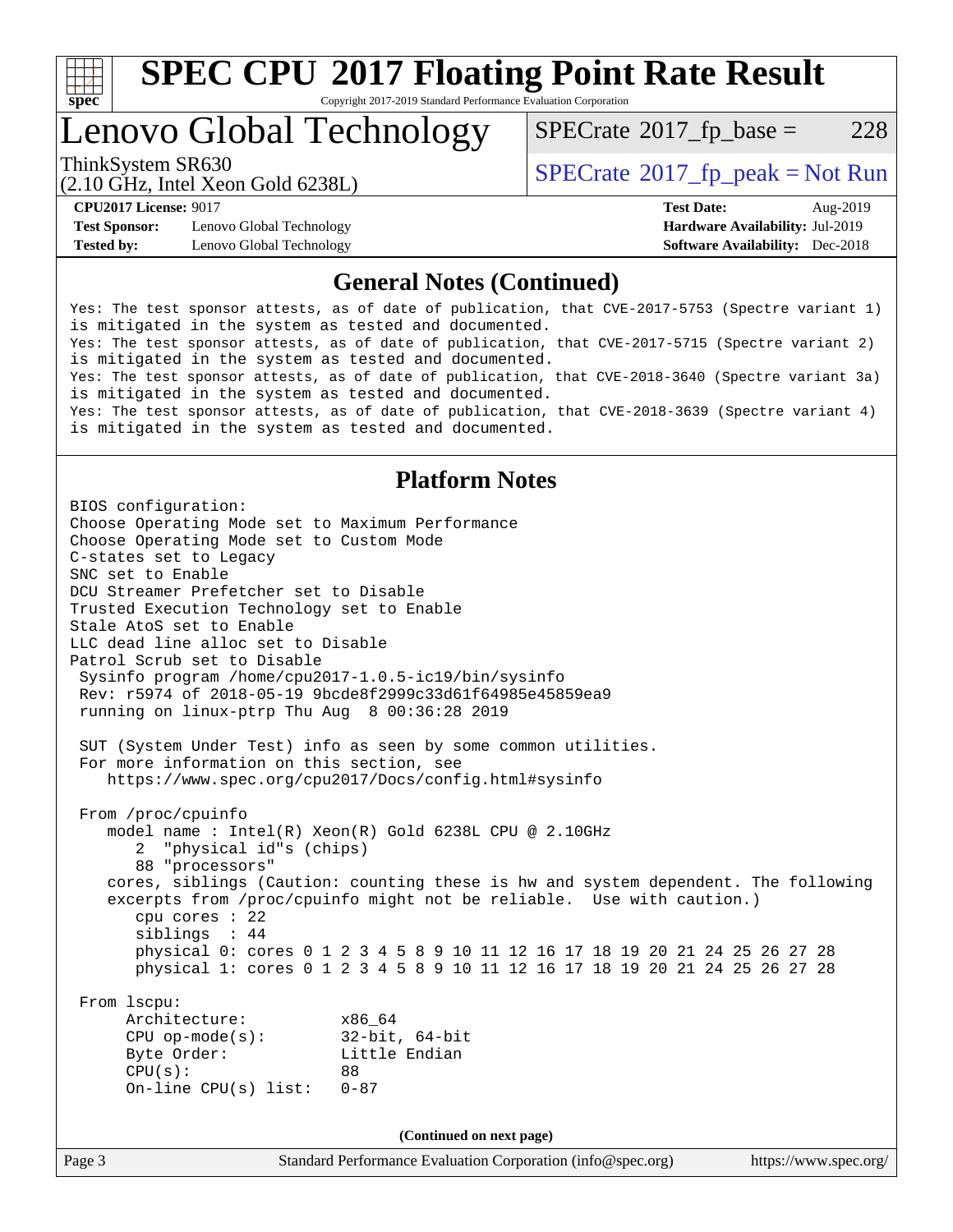

# **[SPEC CPU](http://www.spec.org/auto/cpu2017/Docs/result-fields.html#SPECCPU2017FloatingPointRateResult)[2017 Floating Point Rate Result](http://www.spec.org/auto/cpu2017/Docs/result-fields.html#SPECCPU2017FloatingPointRateResult)**

Copyright 2017-2019 Standard Performance Evaluation Corporation

Lenovo Global Technology

 $SPECTate@2017_fp\_base = 228$ 

(2.10 GHz, Intel Xeon Gold 6238L)

ThinkSystem SR630<br>  $(2.10 \text{ GHz})$  Intel Xeon Gold 6238I)

**[Test Sponsor:](http://www.spec.org/auto/cpu2017/Docs/result-fields.html#TestSponsor)** Lenovo Global Technology **[Hardware Availability:](http://www.spec.org/auto/cpu2017/Docs/result-fields.html#HardwareAvailability)** Jul-2019 **[Tested by:](http://www.spec.org/auto/cpu2017/Docs/result-fields.html#Testedby)** Lenovo Global Technology **[Software Availability:](http://www.spec.org/auto/cpu2017/Docs/result-fields.html#SoftwareAvailability)** Dec-2018

 $Thmend(a)$  per core:

**[CPU2017 License:](http://www.spec.org/auto/cpu2017/Docs/result-fields.html#CPU2017License)** 9017 **[Test Date:](http://www.spec.org/auto/cpu2017/Docs/result-fields.html#TestDate)** Aug-2019

#### **[Platform Notes \(Continued\)](http://www.spec.org/auto/cpu2017/Docs/result-fields.html#PlatformNotes)**

| iliteau s) her core.       | 4                                                                                    |  |  |  |  |
|----------------------------|--------------------------------------------------------------------------------------|--|--|--|--|
| Core(s) per socket:        | 22                                                                                   |  |  |  |  |
| Socket(s):                 | $\overline{a}$                                                                       |  |  |  |  |
| NUMA $node(s):$            | 4                                                                                    |  |  |  |  |
| Vendor ID:                 | GenuineIntel                                                                         |  |  |  |  |
| CPU family:                | 6                                                                                    |  |  |  |  |
| Model:                     | 85                                                                                   |  |  |  |  |
| Model name:                | $Intel(R) Xeon(R) Gold 6238L CPU @ 2.10GHz$                                          |  |  |  |  |
| Stepping:                  | 7                                                                                    |  |  |  |  |
| CPU MHz:                   | 2100.000                                                                             |  |  |  |  |
| CPU max MHz:               | 3700.0000                                                                            |  |  |  |  |
|                            |                                                                                      |  |  |  |  |
| CPU min MHz:               | 1000.0000                                                                            |  |  |  |  |
| BogoMIPS:                  | 4200.00                                                                              |  |  |  |  |
| Virtualization:            | $VT - x$                                                                             |  |  |  |  |
| L1d cache:                 | 32K                                                                                  |  |  |  |  |
| Lli cache:                 | 32K                                                                                  |  |  |  |  |
| $L2$ cache:                | 1024K                                                                                |  |  |  |  |
| L3 cache:                  | 30976K                                                                               |  |  |  |  |
| NUMA $node0$ $CPU(s)$ :    | $0-2, 6-8, 11-13, 17, 18, 44-46, 50-52, 55-57, 61, 62$                               |  |  |  |  |
| NUMA nodel $CPU(s):$       | $3-5, 9, 10, 14-16, 19-21, 47-49, 53, 54, 58-60, 63-65$                              |  |  |  |  |
| NUMA $node2$ $CPU(s)$ :    | 22-24, 28-30, 33-35, 39, 40, 66-68, 72-74, 77-79, 83, 84                             |  |  |  |  |
| NUMA node3 CPU(s):         | 25-27, 31, 32, 36-38, 41-43, 69-71, 75, 76, 80-82, 85-87                             |  |  |  |  |
| Flags:                     | fpu vme de pse tsc msr pae mce cx8 apic sep mtrr pge mca cmov                        |  |  |  |  |
|                            | pat pse36 clflush dts acpi mmx fxsr sse sse2 ss ht tm pbe syscall nx pdpelgb rdtscp  |  |  |  |  |
|                            | lm constant_tsc art arch_perfmon pebs bts rep_good nopl xtopology nonstop_tsc cpuid  |  |  |  |  |
|                            | aperfmperf pni pclmulqdq dtes64 monitor ds_cpl vmx smx est tm2 ssse3 sdbg fma cx16   |  |  |  |  |
|                            |                                                                                      |  |  |  |  |
|                            | xtpr pdcm pcid dca sse4_1 sse4_2 x2apic movbe popcnt tsc_deadline_timer aes xsave    |  |  |  |  |
|                            | avx f16c rdrand lahf_lm abm 3dnowprefetch cpuid_fault epb cat_13 cdp_13              |  |  |  |  |
|                            | invpcid_single intel_ppin ssbd mba ibrs ibpb stibp tpr_shadow vnmi flexpriority ept  |  |  |  |  |
|                            | vpid fsgsbase tsc_adjust bmil hle avx2 smep bmi2 erms invpcid rtm cqm mpx rdt_a      |  |  |  |  |
|                            | avx512f avx512dq rdseed adx smap clflushopt clwb intel_pt avx512cd avx512bw avx512vl |  |  |  |  |
|                            | xsaveopt xsavec xgetbvl xsaves cqm_llc cqm_occup_llc cqm_mbm_total cqm_mbm_local     |  |  |  |  |
|                            | dtherm ida arat pln pts pku ospke avx512_vnni flush_lld arch_capabilities            |  |  |  |  |
|                            |                                                                                      |  |  |  |  |
| /proc/cpuinfo cache data   |                                                                                      |  |  |  |  |
| cache size : 30976 KB      |                                                                                      |  |  |  |  |
|                            |                                                                                      |  |  |  |  |
|                            |                                                                                      |  |  |  |  |
|                            | From numactl --hardware WARNING: a numactl 'node' might or might not correspond to a |  |  |  |  |
| physical chip.             |                                                                                      |  |  |  |  |
| $available: 4 nodes (0-3)$ |                                                                                      |  |  |  |  |
|                            | node 0 cpus: 0 1 2 6 7 8 11 12 13 17 18 44 45 46 50 51 52 55 56 57 61 62             |  |  |  |  |
| node 0 size: 96364 MB      |                                                                                      |  |  |  |  |
| node 0 free: 96008 MB      |                                                                                      |  |  |  |  |
|                            | node 1 cpus: 3 4 5 9 10 14 15 16 19 20 21 47 48 49 53 54 58 59 60 63 64 65           |  |  |  |  |
| node 1 size: 96724 MB      |                                                                                      |  |  |  |  |
| node 1 free: 96417 MB      |                                                                                      |  |  |  |  |
|                            | node 2 cpus: 22 23 24 28 29 30 33 34 35 39 40 66 67 68 72 73 74 77 78 79 83 84       |  |  |  |  |
|                            |                                                                                      |  |  |  |  |
| (Continued on next page)   |                                                                                      |  |  |  |  |
|                            |                                                                                      |  |  |  |  |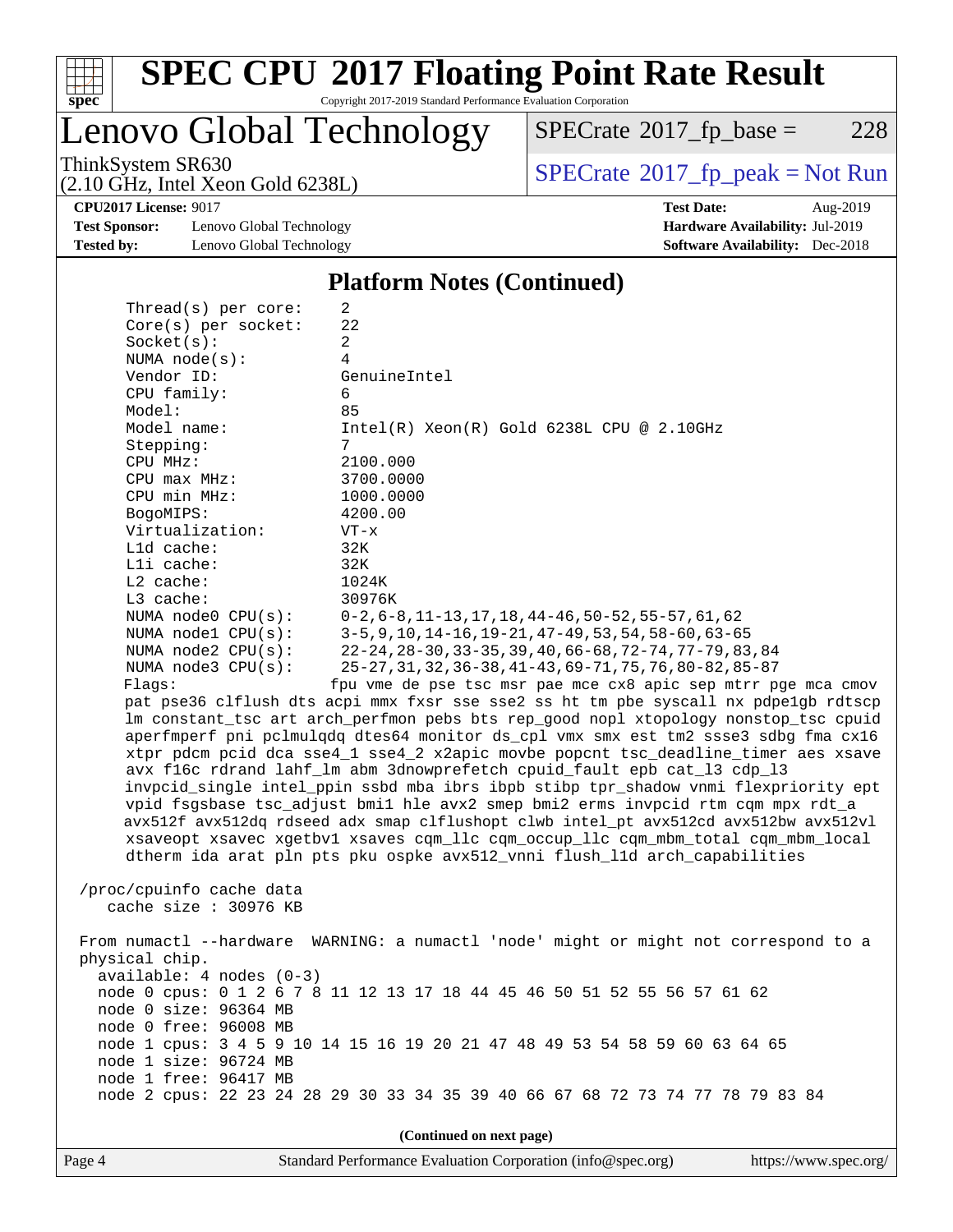

Page 5 Standard Performance Evaluation Corporation [\(info@spec.org\)](mailto:info@spec.org) <https://www.spec.org/>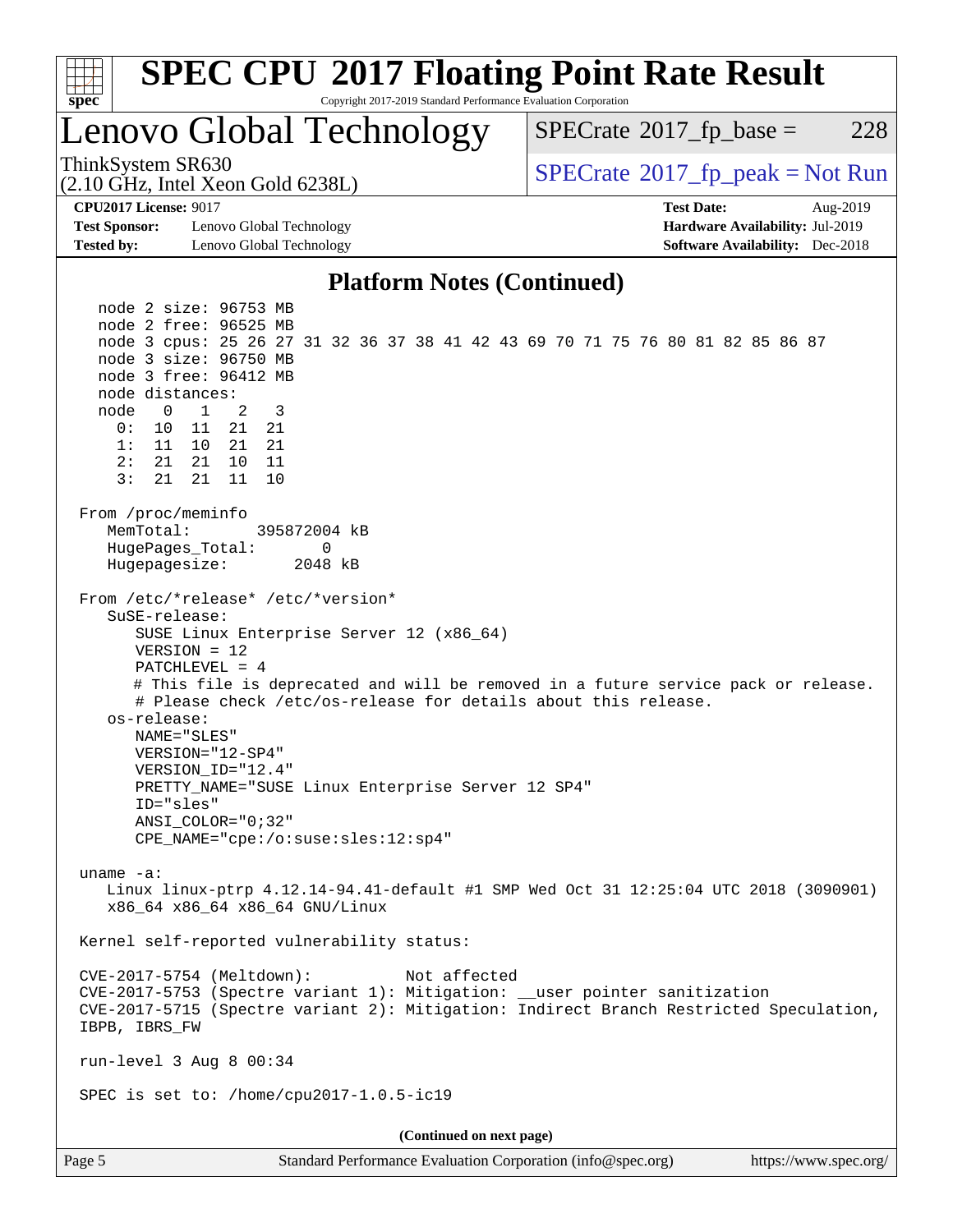

Page 6 Standard Performance Evaluation Corporation [\(info@spec.org\)](mailto:info@spec.org) <https://www.spec.org/>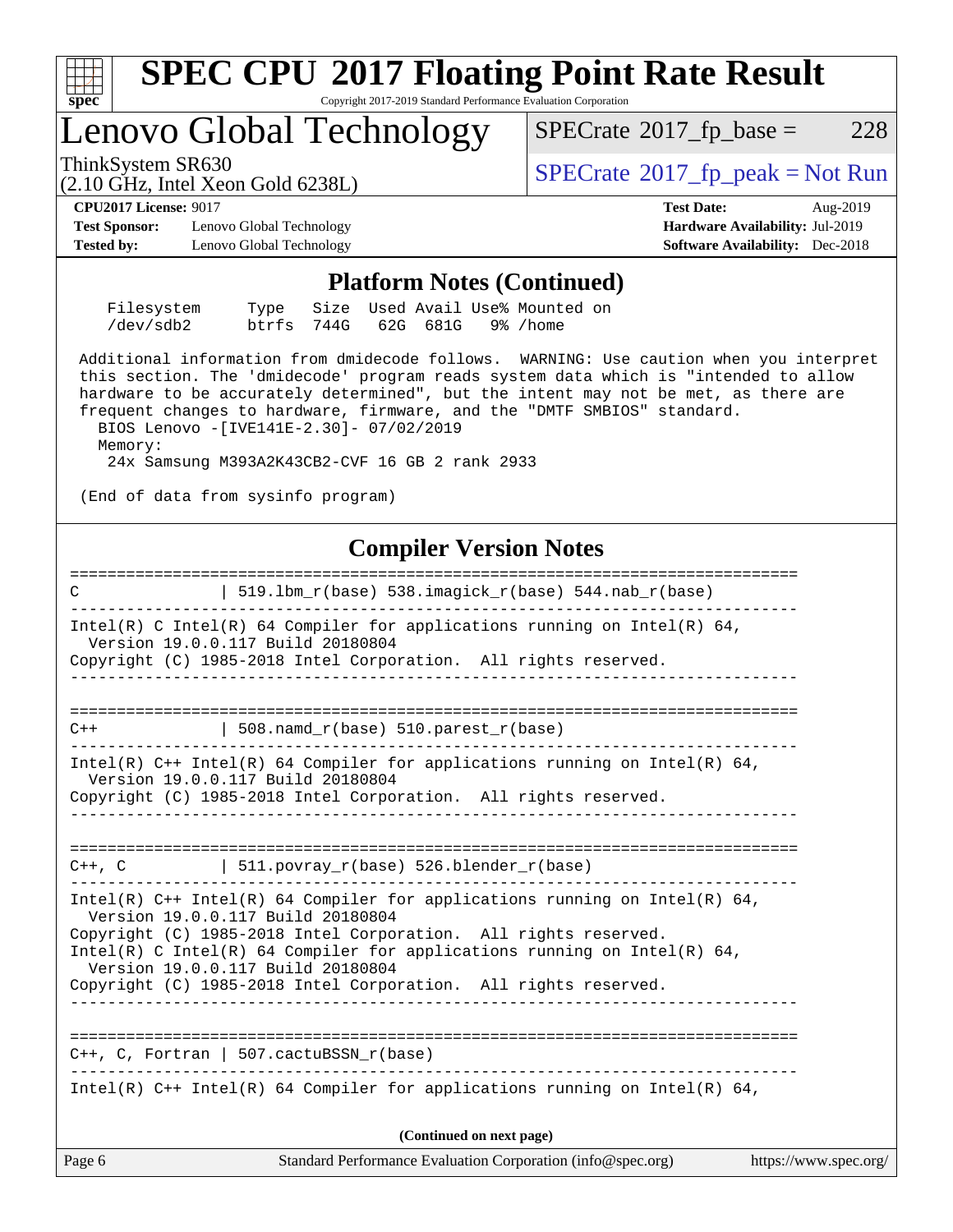

# **[SPEC CPU](http://www.spec.org/auto/cpu2017/Docs/result-fields.html#SPECCPU2017FloatingPointRateResult)[2017 Floating Point Rate Result](http://www.spec.org/auto/cpu2017/Docs/result-fields.html#SPECCPU2017FloatingPointRateResult)**

Copyright 2017-2019 Standard Performance Evaluation Corporation

## Lenovo Global Technology

 $SPECTate@2017_fp\_base = 228$ 

(2.10 GHz, Intel Xeon Gold 6238L)

ThinkSystem SR630<br>  $(2.10 \text{ GHz}_{\text{total}} \text{ York})$  [SPECrate](http://www.spec.org/auto/cpu2017/Docs/result-fields.html#SPECrate2017fppeak)®[2017\\_fp\\_peak = N](http://www.spec.org/auto/cpu2017/Docs/result-fields.html#SPECrate2017fppeak)ot Run

**[Test Sponsor:](http://www.spec.org/auto/cpu2017/Docs/result-fields.html#TestSponsor)** Lenovo Global Technology **[Hardware Availability:](http://www.spec.org/auto/cpu2017/Docs/result-fields.html#HardwareAvailability)** Jul-2019 **[Tested by:](http://www.spec.org/auto/cpu2017/Docs/result-fields.html#Testedby)** Lenovo Global Technology **[Software Availability:](http://www.spec.org/auto/cpu2017/Docs/result-fields.html#SoftwareAvailability)** Dec-2018

**[CPU2017 License:](http://www.spec.org/auto/cpu2017/Docs/result-fields.html#CPU2017License)** 9017 **[Test Date:](http://www.spec.org/auto/cpu2017/Docs/result-fields.html#TestDate)** Aug-2019

## **[Compiler Version Notes \(Continued\)](http://www.spec.org/auto/cpu2017/Docs/result-fields.html#CompilerVersionNotes)**

| Version 19.0.0.117 Build 20180804<br>Copyright (C) 1985-2018 Intel Corporation. All rights reserved.<br>Intel(R) C Intel(R) 64 Compiler for applications running on Intel(R) 64,<br>Version 19.0.0.117 Build 20180804<br>Copyright (C) 1985-2018 Intel Corporation. All rights reserved.<br>Intel(R) Fortran Intel(R) 64 Compiler for applications running on Intel(R)<br>64, Version 19.0.0.117 Build 20180804<br>Copyright (C) 1985-2018 Intel Corporation. All rights reserved. |
|------------------------------------------------------------------------------------------------------------------------------------------------------------------------------------------------------------------------------------------------------------------------------------------------------------------------------------------------------------------------------------------------------------------------------------------------------------------------------------|
| Fortran 		   503.bwaves_r(base) 549.fotonik3d_r(base) 554.roms_r(base)                                                                                                                                                                                                                                                                                                                                                                                                             |
| Intel(R) Fortran Intel(R) 64 Compiler for applications running on Intel(R)<br>64, Version 19.0.0.117 Build 20180804<br>Copyright (C) 1985-2018 Intel Corporation. All rights reserved.                                                                                                                                                                                                                                                                                             |
| Fortran, C $\vert$ 521.wrf r(base) 527.cam4 r(base)                                                                                                                                                                                                                                                                                                                                                                                                                                |
| $Intel(R)$ Fortran Intel(R) 64 Compiler for applications running on Intel(R)<br>64, Version 19.0.0.117 Build 20180804<br>Copyright (C) 1985-2018 Intel Corporation. All rights reserved.<br>Intel(R) C Intel(R) 64 Compiler for applications running on Intel(R) 64,<br>Version 19.0.0.117 Build 20180804<br>Copyright (C) 1985-2018 Intel Corporation. All rights reserved.                                                                                                       |

## **[Base Compiler Invocation](http://www.spec.org/auto/cpu2017/Docs/result-fields.html#BaseCompilerInvocation)**

[C benchmarks](http://www.spec.org/auto/cpu2017/Docs/result-fields.html#Cbenchmarks): [icc -m64 -std=c11](http://www.spec.org/cpu2017/results/res2019q3/cpu2017-20190819-17065.flags.html#user_CCbase_intel_icc_64bit_c11_33ee0cdaae7deeeab2a9725423ba97205ce30f63b9926c2519791662299b76a0318f32ddfffdc46587804de3178b4f9328c46fa7c2b0cd779d7a61945c91cd35)

|           | $C_{++}$ benchmarks: |
|-----------|----------------------|
| icpc -m64 |                      |

[Fortran benchmarks](http://www.spec.org/auto/cpu2017/Docs/result-fields.html#Fortranbenchmarks): [ifort -m64](http://www.spec.org/cpu2017/results/res2019q3/cpu2017-20190819-17065.flags.html#user_FCbase_intel_ifort_64bit_24f2bb282fbaeffd6157abe4f878425411749daecae9a33200eee2bee2fe76f3b89351d69a8130dd5949958ce389cf37ff59a95e7a40d588e8d3a57e0c3fd751)

[Benchmarks using both Fortran and C](http://www.spec.org/auto/cpu2017/Docs/result-fields.html#BenchmarksusingbothFortranandC): [ifort -m64](http://www.spec.org/cpu2017/results/res2019q3/cpu2017-20190819-17065.flags.html#user_CC_FCbase_intel_ifort_64bit_24f2bb282fbaeffd6157abe4f878425411749daecae9a33200eee2bee2fe76f3b89351d69a8130dd5949958ce389cf37ff59a95e7a40d588e8d3a57e0c3fd751) [icc -m64 -std=c11](http://www.spec.org/cpu2017/results/res2019q3/cpu2017-20190819-17065.flags.html#user_CC_FCbase_intel_icc_64bit_c11_33ee0cdaae7deeeab2a9725423ba97205ce30f63b9926c2519791662299b76a0318f32ddfffdc46587804de3178b4f9328c46fa7c2b0cd779d7a61945c91cd35)

[Benchmarks using both C and C++](http://www.spec.org/auto/cpu2017/Docs/result-fields.html#BenchmarksusingbothCandCXX): [icpc -m64](http://www.spec.org/cpu2017/results/res2019q3/cpu2017-20190819-17065.flags.html#user_CC_CXXbase_intel_icpc_64bit_4ecb2543ae3f1412ef961e0650ca070fec7b7afdcd6ed48761b84423119d1bf6bdf5cad15b44d48e7256388bc77273b966e5eb805aefd121eb22e9299b2ec9d9) [icc -m64 -std=c11](http://www.spec.org/cpu2017/results/res2019q3/cpu2017-20190819-17065.flags.html#user_CC_CXXbase_intel_icc_64bit_c11_33ee0cdaae7deeeab2a9725423ba97205ce30f63b9926c2519791662299b76a0318f32ddfffdc46587804de3178b4f9328c46fa7c2b0cd779d7a61945c91cd35)

**(Continued on next page)**

Page 7 Standard Performance Evaluation Corporation [\(info@spec.org\)](mailto:info@spec.org) <https://www.spec.org/>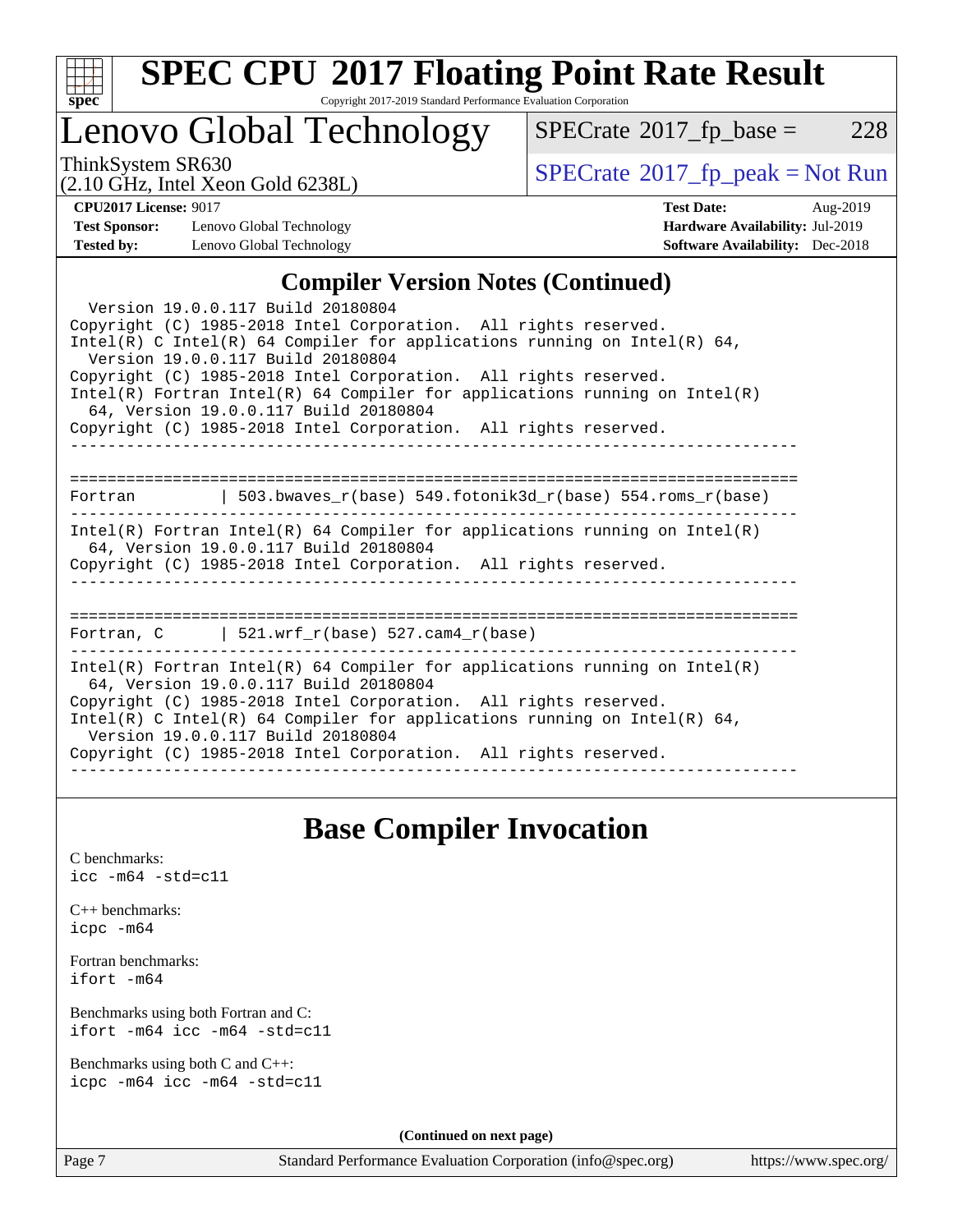

#### **[SPEC CPU](http://www.spec.org/auto/cpu2017/Docs/result-fields.html#SPECCPU2017FloatingPointRateResult)[2017 Floating Point Rate Result](http://www.spec.org/auto/cpu2017/Docs/result-fields.html#SPECCPU2017FloatingPointRateResult)** Copyright 2017-2019 Standard Performance Evaluation Corporation

# Lenovo Global Technology

 $SPECTate@2017_fp\_base = 228$ 

(2.10 GHz, Intel Xeon Gold 6238L)

ThinkSystem SR630<br>  $SPECTR_{10}$  [SPECrate](http://www.spec.org/auto/cpu2017/Docs/result-fields.html#SPECrate2017fppeak)®[2017\\_fp\\_peak = N](http://www.spec.org/auto/cpu2017/Docs/result-fields.html#SPECrate2017fppeak)ot Run

**[Test Sponsor:](http://www.spec.org/auto/cpu2017/Docs/result-fields.html#TestSponsor)** Lenovo Global Technology **[Hardware Availability:](http://www.spec.org/auto/cpu2017/Docs/result-fields.html#HardwareAvailability)** Jul-2019 **[Tested by:](http://www.spec.org/auto/cpu2017/Docs/result-fields.html#Testedby)** Lenovo Global Technology **[Software Availability:](http://www.spec.org/auto/cpu2017/Docs/result-fields.html#SoftwareAvailability)** Dec-2018

**[CPU2017 License:](http://www.spec.org/auto/cpu2017/Docs/result-fields.html#CPU2017License)** 9017 **[Test Date:](http://www.spec.org/auto/cpu2017/Docs/result-fields.html#TestDate)** Aug-2019

## **[Base Compiler Invocation \(Continued\)](http://www.spec.org/auto/cpu2017/Docs/result-fields.html#BaseCompilerInvocation)**

[Benchmarks using Fortran, C, and C++:](http://www.spec.org/auto/cpu2017/Docs/result-fields.html#BenchmarksusingFortranCandCXX) [icpc -m64](http://www.spec.org/cpu2017/results/res2019q3/cpu2017-20190819-17065.flags.html#user_CC_CXX_FCbase_intel_icpc_64bit_4ecb2543ae3f1412ef961e0650ca070fec7b7afdcd6ed48761b84423119d1bf6bdf5cad15b44d48e7256388bc77273b966e5eb805aefd121eb22e9299b2ec9d9) [icc -m64 -std=c11](http://www.spec.org/cpu2017/results/res2019q3/cpu2017-20190819-17065.flags.html#user_CC_CXX_FCbase_intel_icc_64bit_c11_33ee0cdaae7deeeab2a9725423ba97205ce30f63b9926c2519791662299b76a0318f32ddfffdc46587804de3178b4f9328c46fa7c2b0cd779d7a61945c91cd35) [ifort -m64](http://www.spec.org/cpu2017/results/res2019q3/cpu2017-20190819-17065.flags.html#user_CC_CXX_FCbase_intel_ifort_64bit_24f2bb282fbaeffd6157abe4f878425411749daecae9a33200eee2bee2fe76f3b89351d69a8130dd5949958ce389cf37ff59a95e7a40d588e8d3a57e0c3fd751)

## **[Base Portability Flags](http://www.spec.org/auto/cpu2017/Docs/result-fields.html#BasePortabilityFlags)**

 503.bwaves\_r: [-DSPEC\\_LP64](http://www.spec.org/cpu2017/results/res2019q3/cpu2017-20190819-17065.flags.html#suite_basePORTABILITY503_bwaves_r_DSPEC_LP64) 507.cactuBSSN\_r: [-DSPEC\\_LP64](http://www.spec.org/cpu2017/results/res2019q3/cpu2017-20190819-17065.flags.html#suite_basePORTABILITY507_cactuBSSN_r_DSPEC_LP64) 508.namd\_r: [-DSPEC\\_LP64](http://www.spec.org/cpu2017/results/res2019q3/cpu2017-20190819-17065.flags.html#suite_basePORTABILITY508_namd_r_DSPEC_LP64) 510.parest\_r: [-DSPEC\\_LP64](http://www.spec.org/cpu2017/results/res2019q3/cpu2017-20190819-17065.flags.html#suite_basePORTABILITY510_parest_r_DSPEC_LP64) 511.povray\_r: [-DSPEC\\_LP64](http://www.spec.org/cpu2017/results/res2019q3/cpu2017-20190819-17065.flags.html#suite_basePORTABILITY511_povray_r_DSPEC_LP64) 519.lbm\_r: [-DSPEC\\_LP64](http://www.spec.org/cpu2017/results/res2019q3/cpu2017-20190819-17065.flags.html#suite_basePORTABILITY519_lbm_r_DSPEC_LP64) 521.wrf\_r: [-DSPEC\\_LP64](http://www.spec.org/cpu2017/results/res2019q3/cpu2017-20190819-17065.flags.html#suite_basePORTABILITY521_wrf_r_DSPEC_LP64) [-DSPEC\\_CASE\\_FLAG](http://www.spec.org/cpu2017/results/res2019q3/cpu2017-20190819-17065.flags.html#b521.wrf_r_baseCPORTABILITY_DSPEC_CASE_FLAG) [-convert big\\_endian](http://www.spec.org/cpu2017/results/res2019q3/cpu2017-20190819-17065.flags.html#user_baseFPORTABILITY521_wrf_r_convert_big_endian_c3194028bc08c63ac5d04de18c48ce6d347e4e562e8892b8bdbdc0214820426deb8554edfa529a3fb25a586e65a3d812c835984020483e7e73212c4d31a38223) 526.blender\_r: [-DSPEC\\_LP64](http://www.spec.org/cpu2017/results/res2019q3/cpu2017-20190819-17065.flags.html#suite_basePORTABILITY526_blender_r_DSPEC_LP64) [-DSPEC\\_LINUX](http://www.spec.org/cpu2017/results/res2019q3/cpu2017-20190819-17065.flags.html#b526.blender_r_baseCPORTABILITY_DSPEC_LINUX) [-funsigned-char](http://www.spec.org/cpu2017/results/res2019q3/cpu2017-20190819-17065.flags.html#user_baseCPORTABILITY526_blender_r_force_uchar_40c60f00ab013830e2dd6774aeded3ff59883ba5a1fc5fc14077f794d777847726e2a5858cbc7672e36e1b067e7e5c1d9a74f7176df07886a243d7cc18edfe67) 527.cam4\_r: [-DSPEC\\_LP64](http://www.spec.org/cpu2017/results/res2019q3/cpu2017-20190819-17065.flags.html#suite_basePORTABILITY527_cam4_r_DSPEC_LP64) [-DSPEC\\_CASE\\_FLAG](http://www.spec.org/cpu2017/results/res2019q3/cpu2017-20190819-17065.flags.html#b527.cam4_r_baseCPORTABILITY_DSPEC_CASE_FLAG) 538.imagick\_r: [-DSPEC\\_LP64](http://www.spec.org/cpu2017/results/res2019q3/cpu2017-20190819-17065.flags.html#suite_basePORTABILITY538_imagick_r_DSPEC_LP64) 544.nab\_r: [-DSPEC\\_LP64](http://www.spec.org/cpu2017/results/res2019q3/cpu2017-20190819-17065.flags.html#suite_basePORTABILITY544_nab_r_DSPEC_LP64) 549.fotonik3d\_r: [-DSPEC\\_LP64](http://www.spec.org/cpu2017/results/res2019q3/cpu2017-20190819-17065.flags.html#suite_basePORTABILITY549_fotonik3d_r_DSPEC_LP64) 554.roms\_r: [-DSPEC\\_LP64](http://www.spec.org/cpu2017/results/res2019q3/cpu2017-20190819-17065.flags.html#suite_basePORTABILITY554_roms_r_DSPEC_LP64)

## **[Base Optimization Flags](http://www.spec.org/auto/cpu2017/Docs/result-fields.html#BaseOptimizationFlags)**

```
C benchmarks: 
-xCORE-AVX2 -ipo -O3 -no-prec-div -qopt-prefetch -ffinite-math-only
-qopt-mem-layout-trans=3
C++ benchmarks: 
-xCORE-AVX2 -ipo -O3 -no-prec-div -qopt-prefetch -ffinite-math-only
-qopt-mem-layout-trans=3
Fortran benchmarks: 
-xCORE-AVX2 -ipo -O3 -no-prec-div -qopt-prefetch -ffinite-math-only
-qopt-mem-layout-trans=3 -auto -nostandard-realloc-lhs
-align array32byte
Benchmarks using both Fortran and C: 
-xCORE-AVX2 -ipo -O3 -no-prec-div -qopt-prefetch -ffinite-math-only
-qopt-mem-layout-trans=3 -auto -nostandard-realloc-lhs
-align array32byte
Benchmarks using both C and C++: 
-xCORE-AVX2 -ipo -O3 -no-prec-div -qopt-prefetch -ffinite-math-only
-qopt-mem-layout-trans=3
                                      (Continued on next page)
```